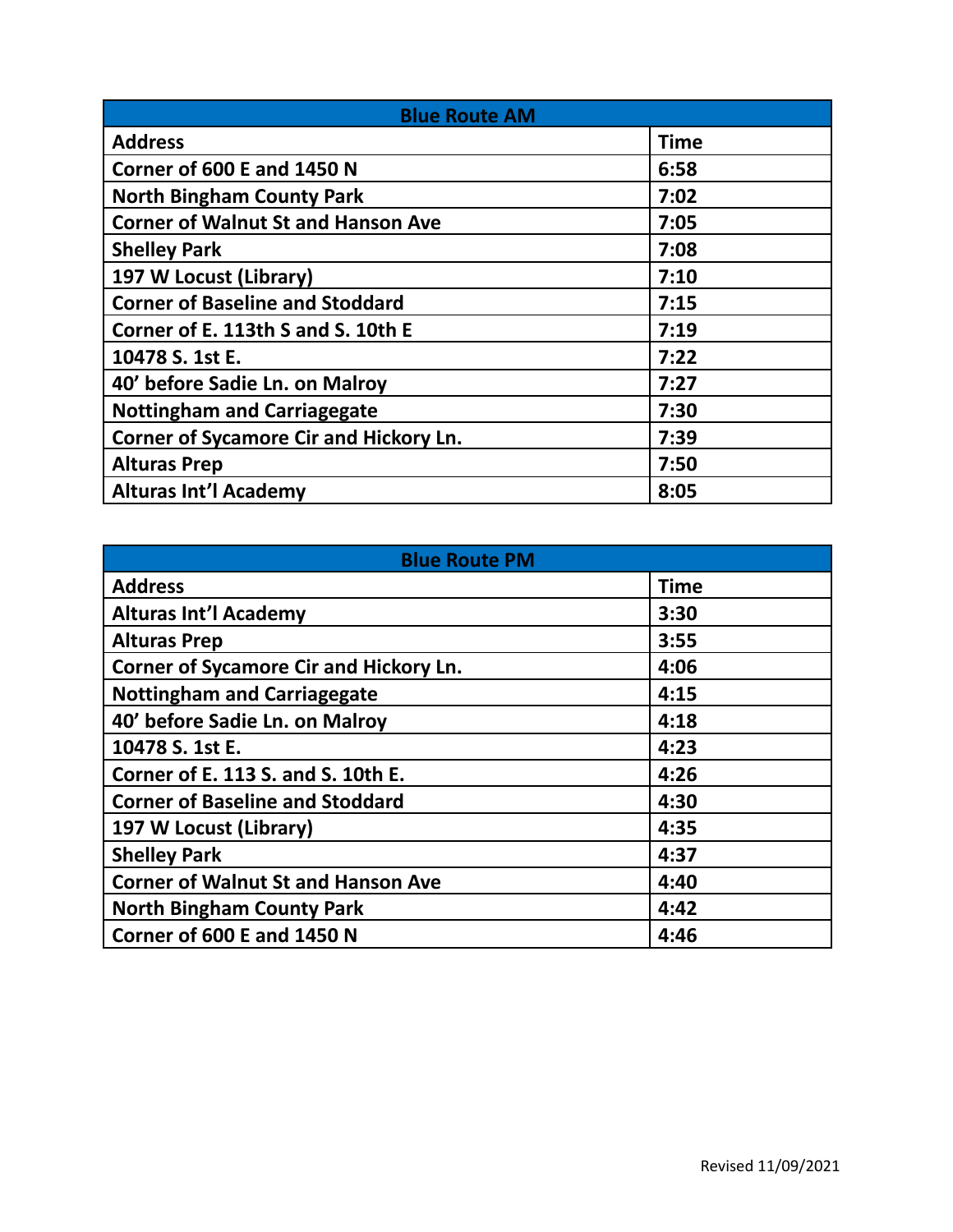| <b>Green AM</b>                                  |             |
|--------------------------------------------------|-------------|
| <b>Address</b>                                   | <b>Time</b> |
| <b>Saturn Apartment Complex</b>                  | 7:05        |
| Raymond Dr. (50' before Hansen Ave)              | 7:07        |
| 1900 Grandview (Crosspointe Church)              | 7:08        |
| <b>Corner of W 17th N and Bramble Ln</b>         | 7:11        |
| <b>Corner of Simon St and Alayssa Dr</b>         | 7:14        |
| 3004 Pancheri Dr. (Pancheri Daycare)             | 7:20        |
| <b>Corner of Elswood Dr</b>                      | 7:28        |
| <b>Corner of Gustafson and Westmoreland</b>      | 7:30        |
| <b>Corner of Hartert Dr and Fieldstream Ln</b>   | 7:33        |
| <b>Corner of County Cork Ln and Waterford Ln</b> | 7:38        |
| <b>Corner of Mojave St and Koro Ave</b>          | 7:40        |
| <b>Alturas Prep</b>                              | 7:50        |
| <b>Alturas International</b>                     | 8:05        |

| <b>Green PM</b>                                  |             |
|--------------------------------------------------|-------------|
| <b>Address</b>                                   | <b>Time</b> |
| <b>Alturas International</b>                     | 3:30        |
| <b>Alturas Prep</b>                              | 3:55        |
| <b>Corner of Mojave St and Koro Ave</b>          | 4:05        |
| <b>Corner of County Cork Ln and Waterford Ln</b> | 4:07        |
| <b>Corner of Hartert Dr and Fieldstream Ln</b>   | 4:12        |
| <b>Corner of Gustafson and Westmoreland</b>      | 4:15        |
| <b>Corner of Elswood Dr and Purser</b>           | 4:17        |
| 3004 Pancheri Dr. (Pancheri Daycare)             | 4:25        |
| <b>Corner of Simon St and Alayssa Dr</b>         | 4:31        |
| Corner of W 17th N and Bramble Ln                | 4:34        |
| 1900 Grandview (Crosspointe Church)              | 4:37        |
| Raymond Dr. (50' before Hansen Ave)              | 4:38        |
| <b>Saturn Apartment Complex</b>                  | 4:40        |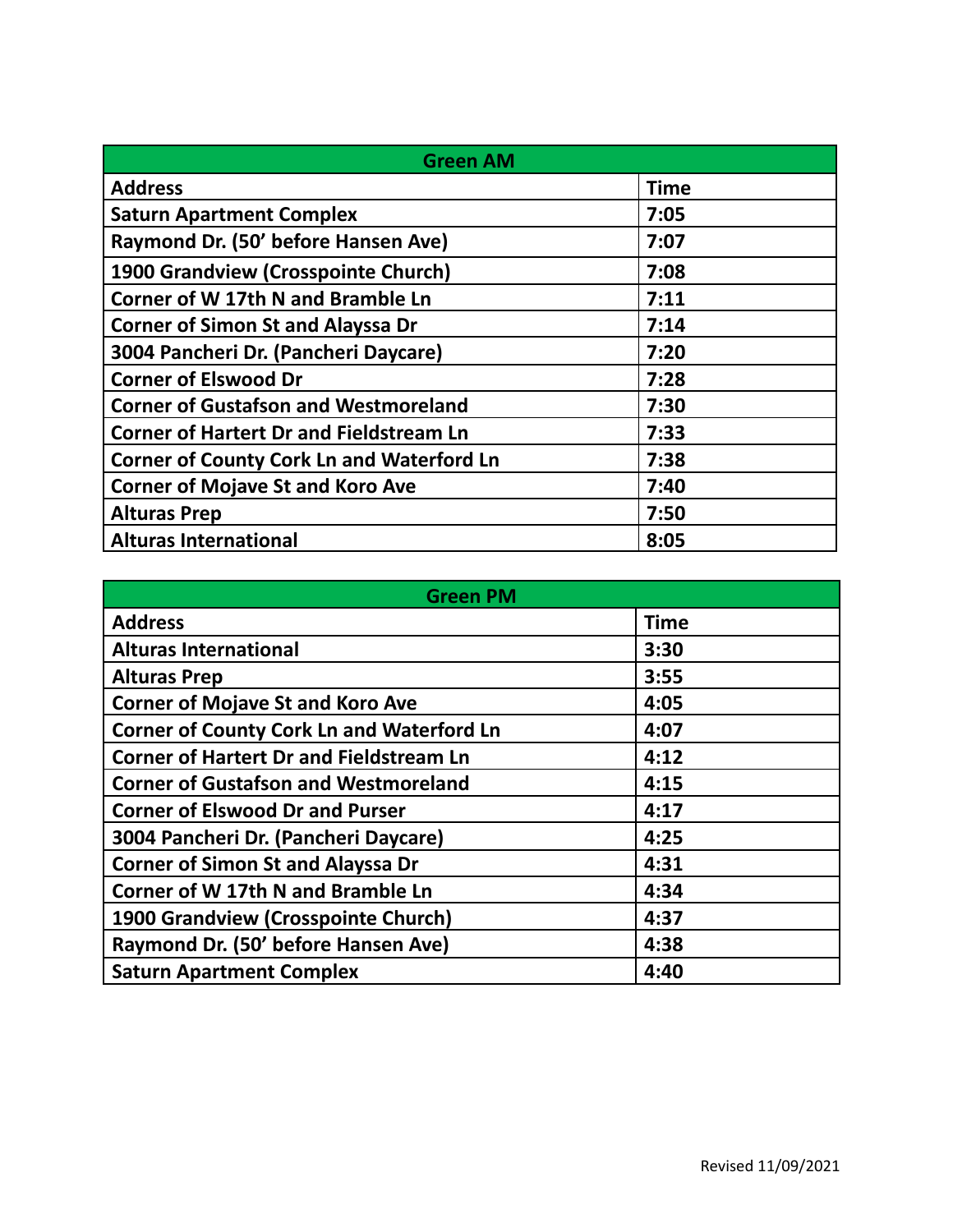| <b>Orange AM</b>                                  |             |
|---------------------------------------------------|-------------|
| <b>Address</b>                                    | <b>Time</b> |
| 4855 Gleneagles Dr                                | 7:10        |
| <b>Corner of Eaglewood Dr and Fair Hills Cir</b>  | 7:13        |
| LDS Church parking Lot (1200 Dunbar Dr)           | 7:20        |
| <b>Corner of Royal Ave Garfield St</b>            | 7:26        |
| <b>Corner of Davidson Dr and Mesa St</b>          | 7:30        |
| <b>Corner of Meppen Dr and John Adams Prkwy</b>   | 7:33        |
| Corner of John Adams Prkwy and Cambridge Dr.      | 7:35        |
| <b>Corner of John Adams Prkwy and Marjacq Ave</b> | 7:36        |
| <b>Corner of Higbee Ave and 6th</b>               | 7:38        |
| <b>Corner of Higbee Ave and 12th St</b>           | 7:39        |
| <b>Corner of 12th St and Taylor Ave</b>           | 7:41        |
| <b>Corner of 12th St and Orlin</b>                | 7:43        |
| <b>Corner of 12th St and Stanger Ave</b>          | 7:44        |
| <b>Corner of 12th and Hoopes Ave</b>              | 7:45        |
| <b>Alturas Prep</b>                               | 7:50        |
| <b>Alturas Int'l Academy</b>                      | 8:05        |

| <b>Orange PM</b>                                   |             |
|----------------------------------------------------|-------------|
| <b>Address</b>                                     | <b>Time</b> |
| <b>Alturas International</b>                       | 3:30        |
| <b>Alturas Prep</b>                                | 3:55        |
| <b>Corner of 12th and Hoopes Ave</b>               | 4:00        |
| <b>Corner of 12th St and Orlin</b>                 | 4:01        |
| <b>Corner of 12th St and Orlin</b>                 | 4:02        |
| <b>Corner of 12th St and Taylor Ave</b>            | 4:03        |
| <b>Corner of 12th St and Higbee Ave</b>            | 4:05        |
| <b>Corner of 6th and Higbee</b>                    | 4:06        |
| <b>Corner of Marjacq Ave and John Adams Prkwy</b>  | 4:08        |
| <b>Corner of John Adams Prkwy and Cambridge Dr</b> | 4:09        |
| <b>Corner of John Adams Prkwy and Meppen Dr</b>    | 4:11        |
| <b>Corner of Davidson Dr and Mesa St</b>           | 4:14        |
| <b>Corner of Royal Ave and Garfield St</b>         | 4:18        |
| LDS Church parking lot (1200 Dunbar Dr)            | 4:24        |
| 4855 Gleneagles Dr                                 | 4:31        |
| <b>Corner of Eaglewood Dr and Fair Hills Cir</b>   | 4:34        |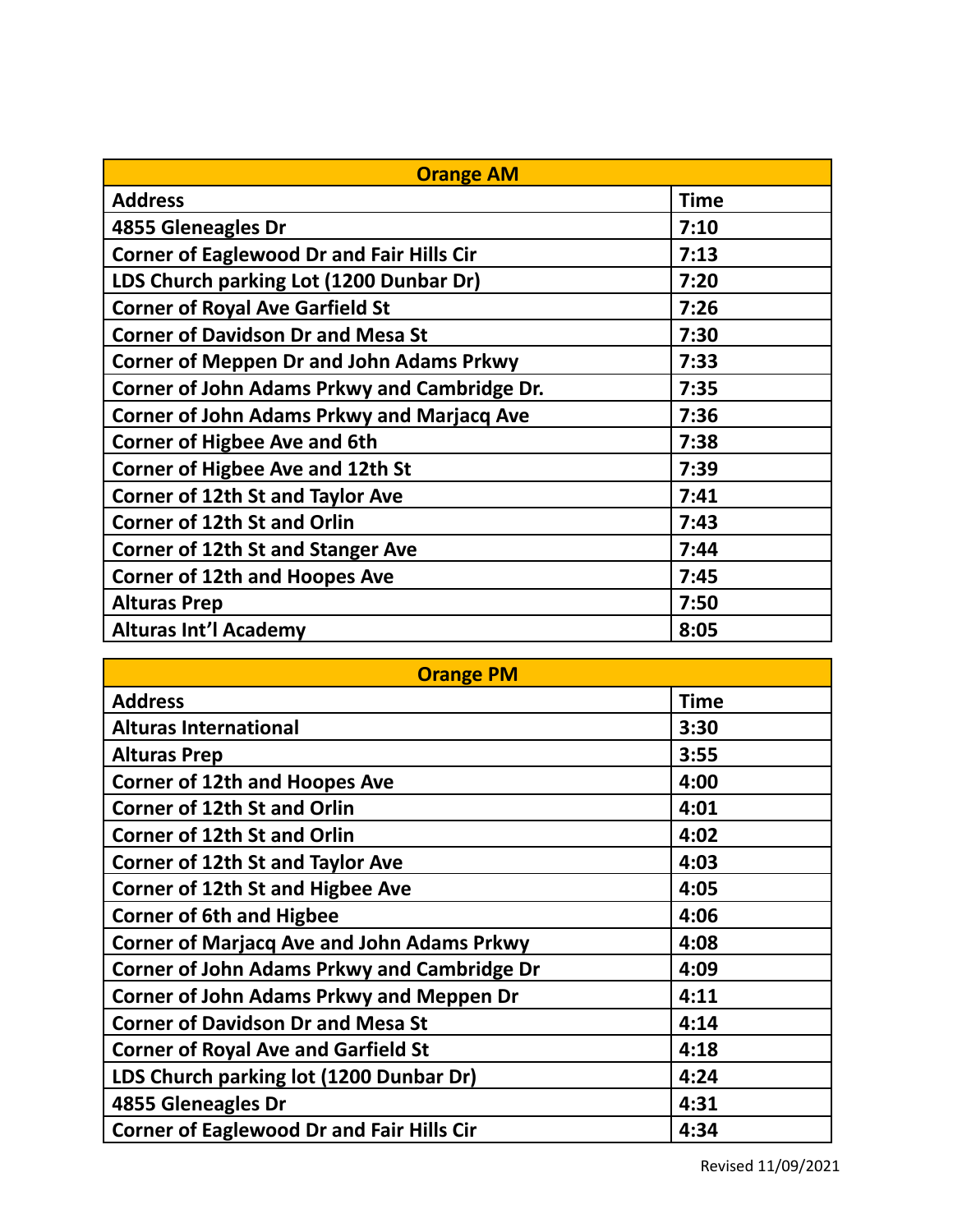| <b>Red Route AM/Bus Number1176</b>                        |                  |
|-----------------------------------------------------------|------------------|
| <b>Address</b>                                            | <b>Stop Time</b> |
| Corner of 45 <sup>th</sup> (Crowley Rd) and Benson Ave.   | 7:18             |
| Corner of 45 <sup>th</sup> and Greenwillow                | 7:19             |
| Corner of 45 <sup>th</sup> and John Adams Prkwy           | 7:20             |
| <b>Corner of 45th and Mason St.</b>                       | 7:22             |
| 40' after right hand turn onto Marbrisa Ln                | 7:26             |
| <b>Corner of Comish Dr and Clearwater Dr</b>              | 7:30             |
| 3934 E 49th South                                         | 7:35             |
| (LDS Church across from Woodland Hills Elementary School) |                  |
| <b>Corner of Judy St and Stonehaven Dr</b>                | 7:40             |
| <b>Corner of Balboa Dr and Glennwood Cir</b>              | 7:46             |
| <b>Corner of Balboa Dr and Malibu Dr</b>                  | 7:47             |
| <b>Alturas Prep</b>                                       | 7:50             |
| <b>Alturas Int'l Academy</b>                              | 8:05             |

| <b>Red Route PM/ Bus Number1176</b>                       |                  |
|-----------------------------------------------------------|------------------|
| <b>Address</b>                                            | <b>Stop Time</b> |
| <b>Alturas Int'l Academy</b>                              | 3:30             |
| <b>Alturas Prep</b>                                       | 3:55             |
| <b>Malibu Dr and Balboa Dr</b>                            | 3:58             |
| <b>Balboa Dr and Glenwood Dr</b>                          | 3:59             |
| <b>Judy St and Stonehaven</b>                             | 4:05             |
| 3934 E 49th South                                         | 4:10             |
| (LDS Church across from Woodland Hills Elementary School) |                  |
| <b>Marbrisa Ln and Comish</b>                             | 4:15             |
| <b>Comish Dr and Clearwater Cir</b>                       | 4:19             |
| <b>45th and Mason</b>                                     | 4:23             |
| 45th and John Adams Prkwy                                 | 4:25             |
| <b>45th and Greenwillow</b>                               | 4:26             |
| <b>Benson Ave and Richland Dr</b>                         | 4:27             |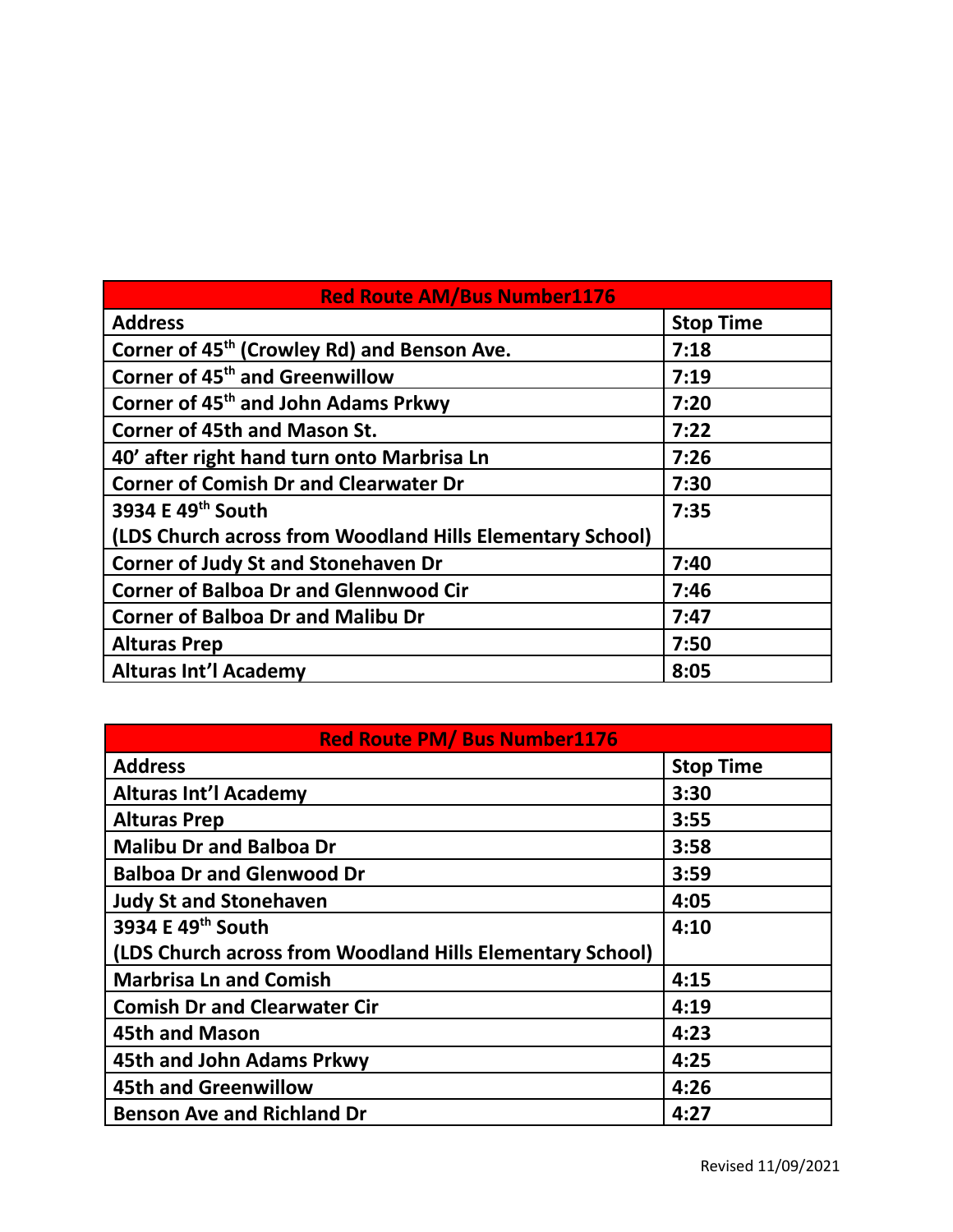| <b>Yellow Route AM</b>                          |                  |
|-------------------------------------------------|------------------|
| <b>Address</b>                                  | <b>Stop Time</b> |
| 2967 E 105 <sup>th</sup> N (Church Parking Lot) | 7:13             |
| 5780 N Yellowstone Hwy                          | 7:18             |
| <b>Flaming Rock and Hyrum</b>                   | 7:22             |
| <b>Flint Dr and Marble Dr</b>                   | 7:24             |
| <b>Florian and Iona Rd</b>                      | 7:25             |
| 4707 E Iona Rd                                  | 7:26             |
| Lorna and Bryan Ln                              | 7:31             |
| <b>Greenwillow Ln and Sparrow Hawk</b>          | 7:36             |
| 200 Amy Ln                                      | 7:38             |
| <b>Adam Ln and John Adams Pkwy</b>              | 7:41             |
| <b>Avocet Dr and Sawtooth</b>                   | 7:44             |
| <b>Alturas Prep</b>                             | 7:50             |
| <b>Alturas International</b>                    | 8:05             |

| <b>Yellow Route PM</b>                    |                  |
|-------------------------------------------|------------------|
| <b>Address</b>                            | <b>Stop Time</b> |
| <b>Alturas Int'l Academy</b>              | 3:30             |
| <b>Alturas Prep</b>                       | 3:55             |
| <b>Sawtooth Dr and Avocet Dr</b>          | 4:01             |
| John Adams Pkwy and Adam Ln               | 4:04             |
| 200 Amy Ln                                | 4:07             |
| <b>Greenwillow Ln and Sparrow hawk Dr</b> | 4:09             |
| Lorna and Bryan Ln                        | 4:14             |
| 4707 E Iona Rd                            | 4:19             |
| <b>Florian and Iona Rd</b>                | 4:20             |
| <b>Marble Dr and Flint Ave</b>            | 4:21             |
| <b>Hyrum Dr and Flaming Rock</b>          | 4:23             |
| 5780 N Yellowstone Hwy                    | 4:27             |
| 2967 105th N (Church Parking Lot)         | 4:32             |